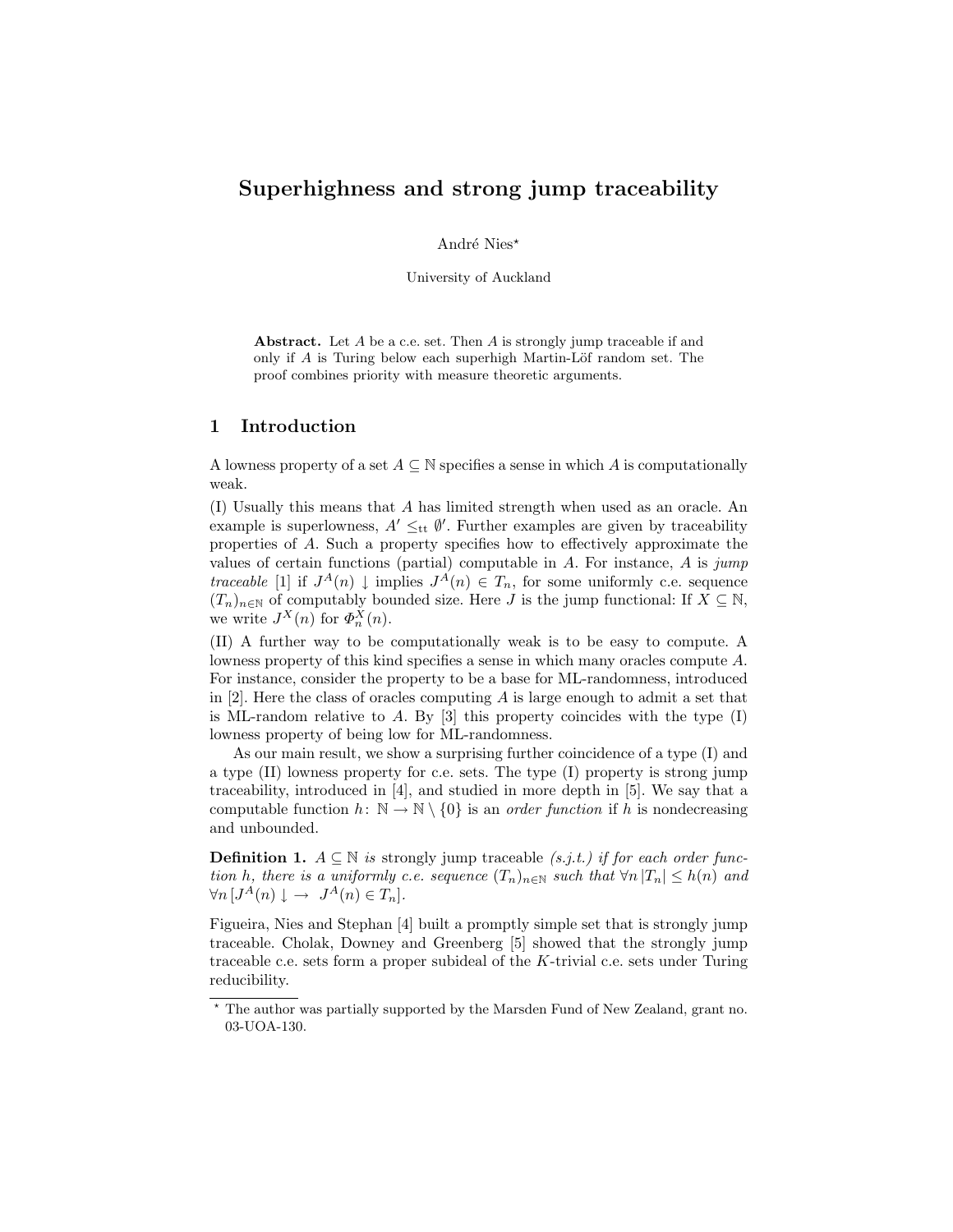We say that a set  $Y \subseteq \mathbb{N}$  is *superhigh* if  $\emptyset'' \leq_{\text{tt}} Y'$ . This notion was first studied by Mohrherr [6] for c.e. sets. For background and results on superhighness see [7, 8]. The type (II) property is to be Turing below each superhigh ML-random set. Thus our main result is that  $a$  c.e. set  $A$  is strongly jump traceable if and only if  $A$  is Turing below each superhigh Martin-Löf random set.

The property to be Turing below each superhigh ML-random set can be put into a more general context. For a class  $\mathcal{H} \subseteq 2^{\omega}$ , we define the corresponding diamond class

$$
\mathcal{H}^{\diamondsuit} = \{ A : A \text{ is c.e. } \& \forall Y \in \mathcal{H} \cap \mathsf{MLR} \, [A \leq_T Y] \}.
$$

Here MLR is the class of ML-random sets. Note that  $\mathcal{H}^{\diamond}$  determines an ideal in the c.e. Turing degrees. By a result of Hirschfeldt and Miller (see [7, 5.3.15]), for each null  $\Sigma^0_3$  class, the corresponding diamond class contains a promptly simple set A. Their construction of A is via a non-adaptive cost-function construction (see [7, Section 5.3] for details on cost functions). That is, the cost function can be given in advance. This means that the construction can be viewed as injuryfree. In contrast, the direct construction of a promptly simple strongly jump traceable set in [4] varies Post's construction of a low simple set, and therefore has injury.

In [9] a result similar to our main result was obtained when  $H$  is the class of superlow sets Y (namely,  $Y' \leq_{\text{tt}} \emptyset'$ ). Earlier, Hirschfeldt and Nies had obtained such a coincidence for the class  $\mathcal H$  of  $\omega$ -c.e. sets Y (namely,  $Y' \leq_{\text{tt}} \emptyset'$ ).

In all cases, to show that a c.e. strongly jump traceable set  $A$  is in the required diamond class, one finds an appropriate collection of benign cost functions; this key concept was introduced by Greenberg and Nies [10]. The set A obeys each benign cost function by the main result of  $[10]$ . This implies that A is in the diamond class.

It is harder to prove the converse inclusion: each c.e. set in  $\mathcal{H}^{\diamond}$  is s.j.t. Suppose an order function  $h$  is given. For one thing, similar to the proof of the analogous inclusion in [9], we use a variant of the golden run method introduced in [12]. One wants to restrict the changes of  $A$  to the extent that  $A$  is strongly jump traceable. To this end, one attempts to define a "naughty set"  $Y \in \mathcal{H} \cap \mathsf{MLR}$ . It exploits the changes of A in order to avoid being Turing above A. The number of levels in the golden run construction is infinite, with the e-th level based on the Turing functional  $\Phi_e$ . If the golden run fails to exist at level e then  $A \neq \Phi_e^Y$ . If this is so for all e then  $A \nleq_T Y$ , contrary to the hypothesis that  $A \in \mathcal{H}^{\diamond}$ . Hence a golden run must exist. Since it is golden it successfully builds the required trace for  $J^A$  with bound h.

A further ingredient of our proof stems from ideas that started in Kurtz [13] and were elaborated further, for instance, in Nies [12, 14]: mixing priority arguments and measure theoretic arguments. In contrast, the proof in [9] is not measure theoretic. (Indeed, they prove, more generally, that for each nonempty  $\Pi_1^0$  class P, each c.e. set Turing below every superlow member of P must be strongly jump traceable. This stronger statement has no analog for superhighness, for instance because all members of  $P$  could be computable.)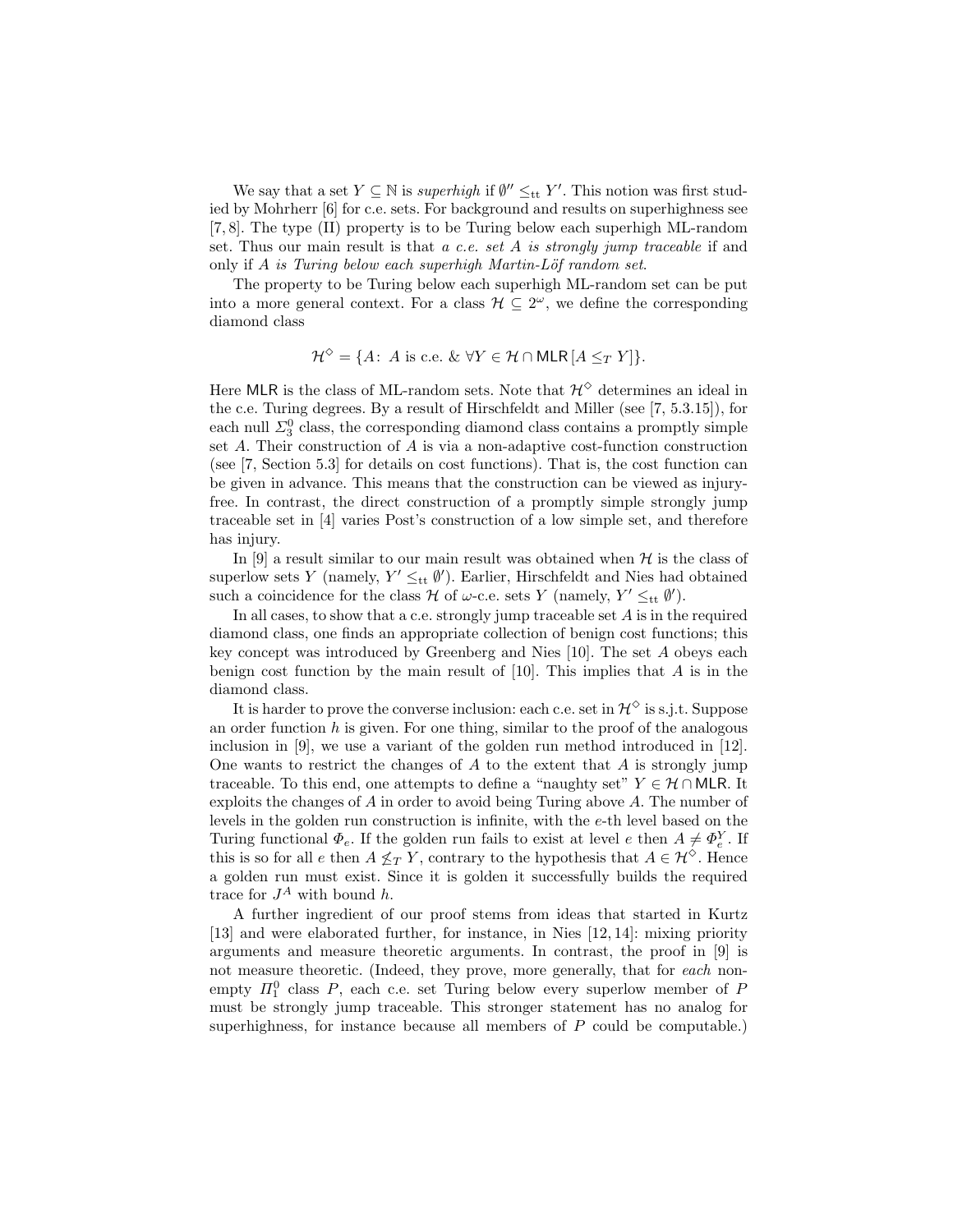Here we need to make the naughty set Y superhigh. This is done by coding  $\emptyset''$ (see  $[7, 3.3.2]$ ) in the style of Kučera, but not quite into Y: the coding strings change due to the activity of the tracing procedures. The number of times they change is computably bounded. So the coding yields  $\emptyset'' \leq_{\text{tt}} Y'$ .

*Notation.* Suppose  $f$  is a unary function and  $f$  is binary. We write

$$
\forall n \, f(n) = \lim_{s}^{\text{comp}} \tilde{f}(n, s)
$$

if there is a computable function  $g : \mathbb{N} \to \mathbb{N}$  such that for all n, the set

$$
\{s > 0: \ f(n, s) \neq f(n, s - 1)\}
$$

has cardinality less than  $g(n)$ , and  $\lim_{s} \widetilde{f}(n, s) = f(n)$ .

We let  $X' = \{n: J^X(n) \downarrow\}$ , and  $X'_t = \{n: J^X_t(n) \downarrow\}$ . We use Knuth's bracket notation in sums. For instance,  $\sum_n n^{-2} [n \text{ is odd}]$  denotes  $1+1/9+1/25+\ldots =$  $\pi^2/8$ .

A forthcoming paper by Greenberg, Hirschfeldt and Nies (Characterizing the s.j.t. sets via randomness) contains a new proof of Theorem 2 using the language of "golden pairs". This makes it possible to cut some parameters.

## 2 Benign cost functions and Shigh<sup> $\diamond$ </sup>

Note that a function f is d.n.c. relative to  $\emptyset'$  if  $\forall x \,\neg f(x) = J^{\emptyset'}(x)$ . Let P be the  $\Pi_1^0(\emptyset')$  class of  $\{0,1\}$ -valued functions that are d.n.c. relative to  $\emptyset'$ . The PA sets form a null class (see, for instance, [7, 8.5.12]). Relativizing this to  $\emptyset'$ , we obtain that the class  $\{Z: \exists f \leq_T Z \oplus \emptyset' [f \in P]\}$  is null. Then, since  $GL_1 = \{Z: Z' \equiv_T Z \oplus \emptyset'\}$  is conull, the following class, suggested by Simpson, is also null:

$$
\mathcal{H} = \{ Z \colon \exists f \leq_{\text{tt}} Z' \, [f \in P] \}. \tag{1}
$$

This class clearly contains Shigh because  $\emptyset$ " truth-table computes a function that is d.n.c. relative to  $\emptyset'$ . Since  $\mathcal H$  is  $\Sigma_3^0$ , by a result of Hirschfeldt and Miller (see [7, 5.3.15]) the class  $\mathcal{H}^{\diamond}$  contains a promptly simple set. We strengthen this:

Theorem 1. Let A be a c.e. set that is strongly jump traceable. Then  $A \in \mathcal{H}^{\diamond}$ .

*Proof.* In [10] a cost function c is defined to be *benign* if there is a computable function g with the following property: if  $x_0 < \ldots < x_n$  and  $c(x_i, x_{i+1}) \geq 2^{-e}$ for each i, then  $n \leq g(e)$ . For each truth table reduction  $\Gamma$  we define a benign cost function c such that for each  $\Delta_2^0$  set A, and each ML-random set Y,

A obeys c and  $\Gamma^{Y'}$  is {0, 1}-valued d.n.c. relative to  $\emptyset' \Rightarrow A \leq_T Y$ .

Let  $(I_e)$  be the sequence of consecutive intervals of N of length e. Thus min  $I_e =$  $e(e+1)/2$ . We define a function  $\alpha \leq_T \emptyset'$ . We are given a partial computable function  $p$  and (via the Recursion Theorem) think of  $p$  as a reduction function for  $\alpha$ , namely, p is total, increasing, and  $\forall x \alpha(x) \simeq J^{\hat{\theta}'}(p(x))$ .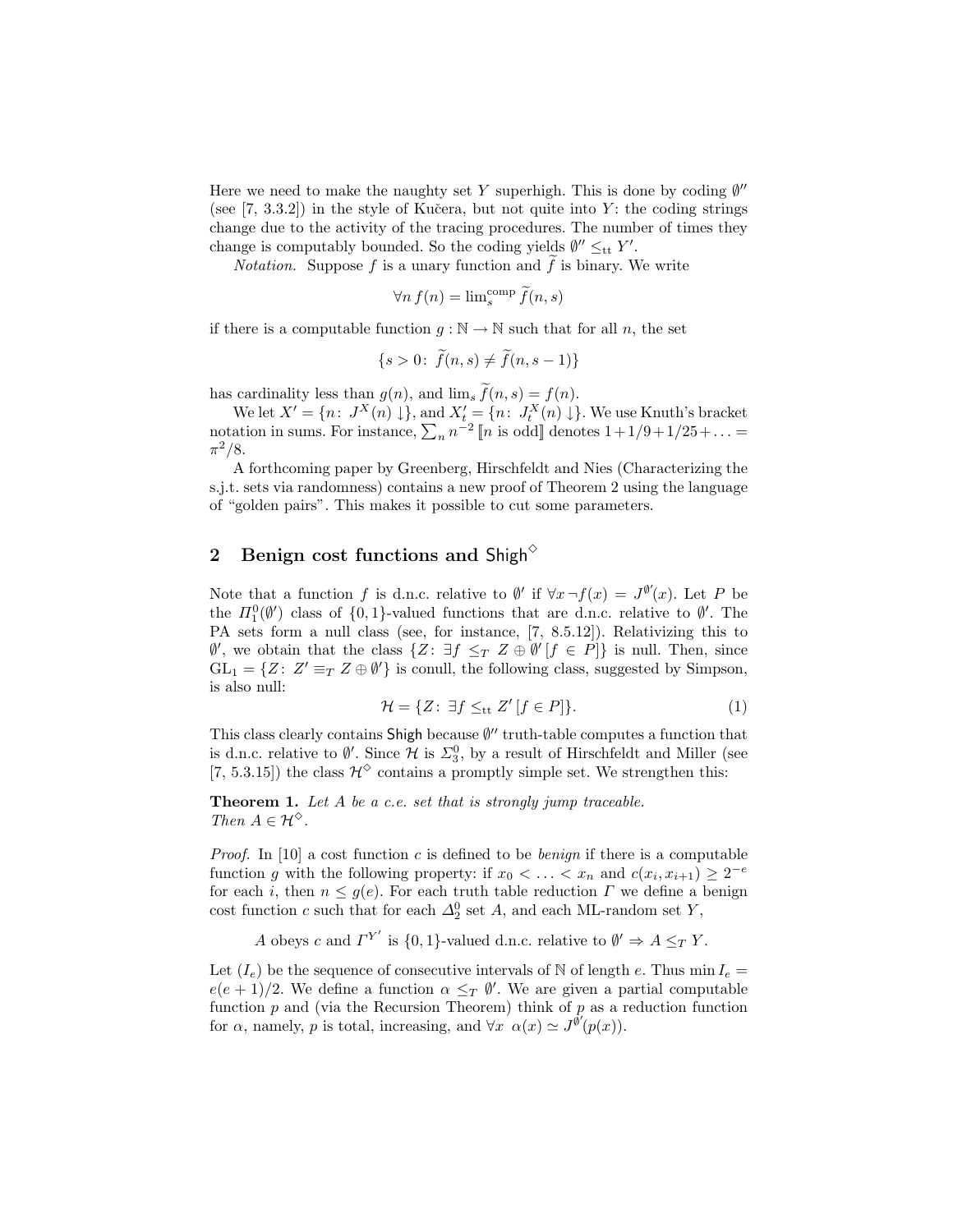At stage s of the construction we define the approximation  $\alpha_s(x)$ . Suppose  $x \in I_e$ . If  $p(y)$  is undefined at stage s for some  $y \in I_e$  let  $\alpha_s(x) = 0$ . Otherwise, let

$$
\mathcal{C}_{e,s} = \{ Y \colon \, \exists t_{v \le t \le s} \forall x \in I_e \, [1 - \alpha_t(x) = \Gamma(Y'_t, p(x))] \},\tag{2}
$$

where  $v \leq s$  is greatest such that  $v = 0$  or  $\alpha_v \restriction I_e \neq \alpha_{v-1} \restriction I_e$ . (Thus,  $\mathcal{C}_{e,s}$  is the set of oracles Y such that Y' computes  $\alpha$  correctly at some stage t after the last change of  $\alpha|_{I_e}$ .)

Construction of  $\alpha$ .

Stage  $s > 0$ . For each  $e < s$ , if  $\lambda \mathcal{C}_{e,s-1} \leq 2^{-e+1}$  let  $\alpha_s \restriction I_e = \alpha_{s-1} \restriction I_e$ . Otherwise change  $\alpha \restriction I_e$ : define  $\alpha_s \restriction I_e$  in such a way that  $\lambda \mathcal{C}_{e,s} \leq 2^{-e}$ .

Claim.  $\alpha(x) = \lim_{s \to s} \alpha_s(x)$  exists for each x.

We use a measure theoretic fact suggested by Hirschfeldt in a related context (see [7, 1.9.15]). Suppose  $N, e \in \mathbb{N}$ , and for  $1 \leq i \leq N$ , the class  $\mathcal{B}_i$  is measurable and  $\lambda \mathcal{B}_i \geq 2^{-e}$ . If  $N > k2^e$  then there is a set  $F \subseteq \{1, ..., N\}$  such that  $|F| = k + 1$ and  $\bigcap_{i\in F} \mathcal{B}_i \neq \emptyset$ .

Suppose now that  $0 = v_0 < v_1 < \ldots < v_N$  are consecutive stages at which  $\alpha \restriction I_e$  changes. Thus  $p \restriction I_e$  is defined. Then  $\lambda \mathcal{B}_i \geq 2^{-e}$  for each  $i \leq N$ , where

$$
\mathcal{B}_i = \{ Y \colon Y'_{v_{i+1}} \upharpoonright_k \neq Y'_{v_i} \upharpoonright_k \},
$$

and  $k =$  use  $\Gamma(\max p(I_e))$ , because  $\lambda \mathcal{C}_e$  increased by at least  $2^{-e}$  from  $v_i$  to  $v_{i+1}$ . Note that the intersection of any  $k+1$  of the  $\mathcal{B}_i$  is empty. Thus  $N \leq 2^ek$  by the measure theoretic fact.  $\Diamond$ 

Since  $\alpha$  is  $\Delta_2^0$ , by the Recursion Theorem, we can now assume that p is a reduction function for  $\alpha$ . Then in fact we have a computable bound g on the number of changes of  $\alpha \restriction I_e$  given by  $g(e) = 2^e$ use  $\Gamma(\max p(I_e)).$ 

To complete the proof, let A be a c.e. set that is strongly jump traceable. We define a cost function c by  $c(x, s) = 2^{-x}$  for each  $x \geq s$ ; if  $x < s$ , and  $e \leq x$  is least such that  $e = x$  or  $\alpha_s \upharpoonright I_e \neq \alpha_{s-1} \upharpoonright I_e$ , let

$$
c(x, s) = \max(c(x, s - 1), 2^{-e}).
$$

Note that the cost function c is benign as defined in [10]: if  $x_0 < \ldots < x_n$  and  $c(x_i, x_{i+1}) \geq 2^{-e}$  for each i, then  $\alpha_s \restriction I_e \neq \alpha_{s-1} \restriction I_e$  for some s such that  $x_i < s \leq x_{i+1}$ . Hence  $n \leq g(e)$  where g is defined after the claim.

By [10] fix a computable enumeration  $(A_s)_{s\in\mathbb{N}}$  of A that obeys c. (The rest of the argument actually works for a computable approximation  $(A_s)_{s\in\mathbb{N}}$  of a  $\Delta_2^0$  set A.)

We build a Solovay test G as follows: when  $A_{t-1}(x) \neq A_t(x)$ , we put  $\mathcal{C}_{e,t}$ defined in (2) into G where e is largest such that  $\alpha \restriction I_e$  has been stable from x to t. Then  $2^{-e} \leq c(x,t)$ . Since  $\lambda \mathcal{C}_{e,t} \leq 2^{-e+1} \leq 2c(x,t)$  and the computable approximation of  $A$  obeys  $c, \mathcal{G}$  is indeed a Solovay test.

Choose  $s_0$  such that  $\sigma \not\preceq Y$  for each  $[\sigma]$  enumerated into G after stage  $s_0$ . To show  $A \leq_T Y$ , given an input  $y \geq s_0$ , using Y as an oracle, compute  $s > y$  such that  $\alpha_s(x) = \Gamma(Y'_s; x)$  for each  $x < y$ . Then  $A_s(y) = A(y)$ : if  $A_u(y) \neq A_{u-1}(y)$ for  $u > s$ , let  $e \leq y$  be largest such that  $\alpha \restriction I_e$  has been stable from y to u.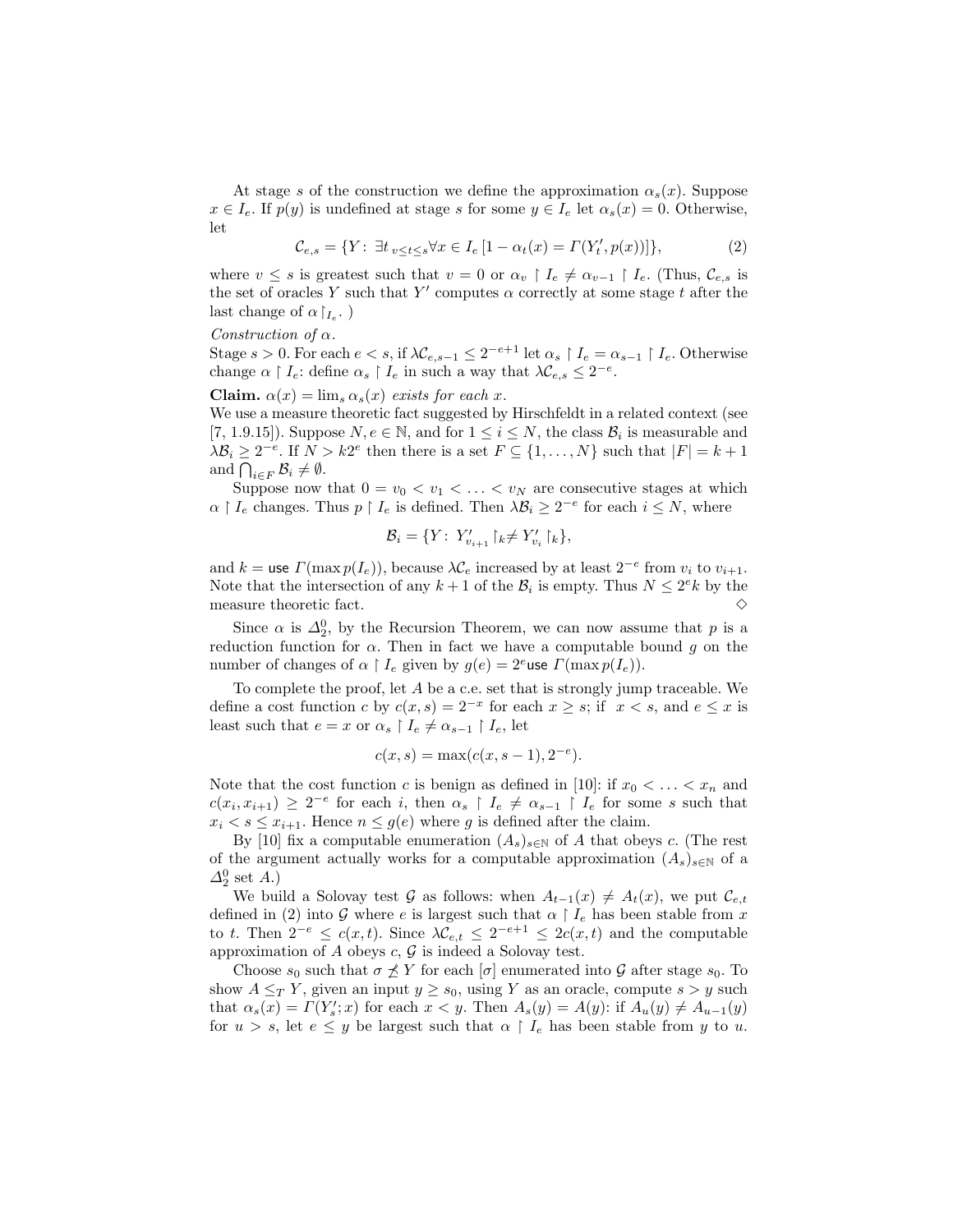Then by stage  $s > y$  the set Y is in  $\mathcal{C}_{e,s} \subseteq \mathcal{C}_{e,t}$ , so we put Y into G at stage u, contradiction.

In the following we give a direct construction of a null  $\Sigma_3^0$  class containing the superhigh sets. Note that the class  $\mathcal H$  defined in (1) is such a class. However, the proof below uses techniques of independent interest. For instance, they might be of use to resolve the open question whether superhighness itself is a  $\Sigma^0_3$  property.

**Proposition 1.** There is a null  $\Sigma_3^0$  class containing the superhigh sets.

*Proof.* For each truth-table reduction  $\Phi$ , we uniformly define a null  $\Pi_2^0$  class  $\mathcal{S}_{\Phi}$ such that  $\emptyset'' = \Phi(Y') \rightarrow Y \in \mathcal{S}_{\Phi}$ .

We build a  $\Delta_2^0$  set  $D_{\Phi}$ . Then, by the Recursion Theorem we have a truthtable reduction  $\Gamma_{\Phi}$  such that  $\emptyset'' = \Phi(Y') \rightarrow D_{\Phi} = \Gamma(Y')$ . We define  $D_{\Phi}$  in such a way that  $S_{\Phi} = \{ Y : D_{\Phi} = \Gamma(Y') \}$  is null. Also,  $S_{\Phi}$  is  $\Pi_2^0$  because

 $Y \in \mathcal{S}_{\Phi} \leftrightarrow \forall w \forall i > w \exists s > i D_{\Phi}(w, s) = \Gamma(Y'_{s}; w).$ 

**Claim.** For each string  $\sigma$ , the real number  $r_{\sigma} = \lambda \{Z : \sigma \prec Z'\}$  is the difference of left-c.e. reals uniformly in  $\sigma$  (see [7, 1.8.15]).

To see this, note that for each finite set F the class  $\mathcal{C}_F = \{Z : F \subseteq Z'\}$  is uniformly  $\Sigma_1^0$ . Let  $F(\sigma) = \{j < |\sigma|: \sigma(j) = 1\}$ , then

$$
r_{\sigma} = \lambda(\mathcal{C}_{F(\sigma)} - \bigcup_{r < |\sigma| \& \sigma(r) = 0} \mathcal{C}_{\{r\} \cup F(\sigma)}).
$$

This proves the claim. Now, for each  $\tau$  let  $b_{\tau} = \lambda \{ Z \colon \tau \prec \Gamma(Z') \}$ . Then  $b_{\tau} =$  $\sum_{\sigma} r_{\sigma} \, \llbracket \tau = \varGamma^{\sigma} \rrbracket$  is uniformly difference left-c.e.

One can define the  $\Delta_2^0$  set  $D = D_{\Phi}$  in such a way that  $2b_{D\upharpoonright n+1} \leq b_{D\upharpoonright n}$  for each n. Then  $2^{-n} \geq \lambda \{ Y : D_{\Phi} \nvert_n = \Gamma(Y') \nvert_n \}$  for each n, so  $S_{\Phi}$  is null.

# $3$   $\,$  Each set in Shigh $^\diamond$  is strongly jump traceable

**Theorem 2.** Let A be a c.e. set that is Turing below all ML-random superhigh sets. Then A is strongly jump traceable.

*Proof.* Let  $h$  be an order function. We will define a ML-random superhigh set  $Z$ such that  $A \leq_T Z$  implies that A is jump traceable via bound h. In fact for an arbitrary given set G we can define Z such that  $G \leq_{\text{tt}} Z'$ . If also  $G \geq_{tt} \emptyset''$ , then Z is superhigh.

Preliminaries. Let  $\lambda$  denote the uniform measure on Cantor space. We will need a lower bound on the measure of a non-empty  $\varPi^0_1$  class of ML-random sets. This bound is given uniformly in an index for the class (Kučera; see [7, 3.3.3]). Let  $Q_0 \subseteq$  MLR be the complement  $2^{\omega} - \mathcal{R}_1$  of the second component of the standard universal ML-test.

**Lemma 1.** Given an effective listing  $(P^v)_{v \in \mathbb{N}}$  of  $\Pi_1^0$  classes,  $P^v \subseteq Q_0$ , there is a constant  $c_0$  such that  $\lambda P^v \leq 2^{-K(v)-c_0} \to P^v = \emptyset$ .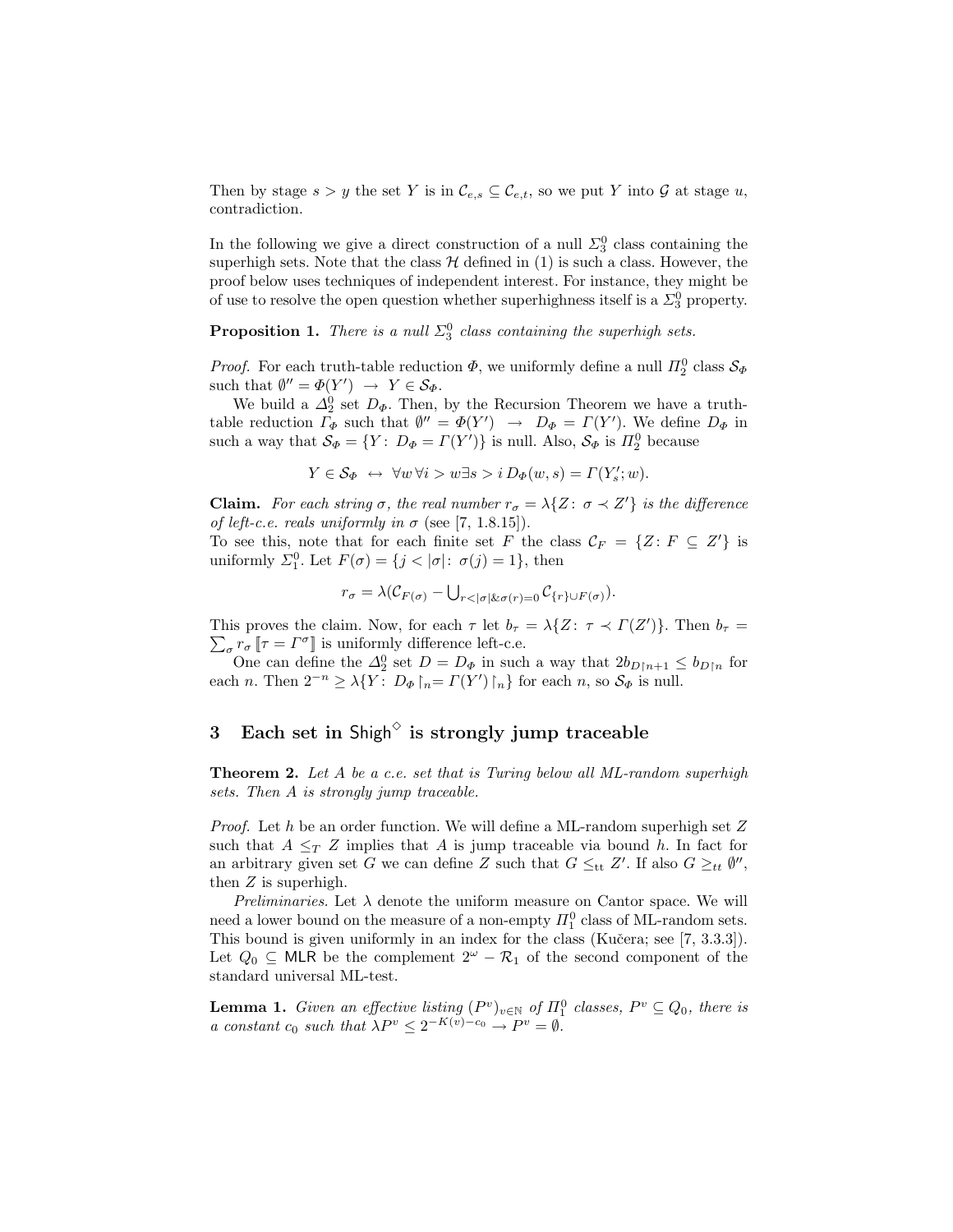We assume an indexing of all the  $\Pi_1^0$  classes. Given an index for a  $\Pi_1^0$  class P we have an effective approximation  $P = \bigcap_t P_t$  where  $P_t$  is a clopen set ([7, Section 1.8]).

The basic set-up. For each e, a procedure  $R^e$  (with further parameters to be discussed later) builds a c.e. trace  $(T_x)_{x\in\mathbb{N}}$  with bound h. Either for almost all x,  $J^A(x) \downarrow$  implies  $J^A(x) \in T_x$ , or  $R^e$  shows that  $A \neq \Phi_e^Z$ . Since Z is superhigh, the first alternative must hold for some e.

When a new computation  $w = J<sup>A</sup>(x) \downarrow$  with use u appears,  $R<sup>e</sup>$  activates a sub-procedure  $S_x^e$ . This sub-procedure waits for evidence that  $A\upharpoonright_u$  is stable before putting w into the trace set  $T_x$ . By first waiting long enough, it makes sure that an  $A\upharpoonright_u$  change after this tracing can happen for at most  $h(x)$  times, so that  $|T_x| \leq h(x)$ .  $S_x^e$  also calls an instance of the next procedure  $R^{e+1}$ . Thus, during the construction we can have many runs of each of the procedures  $R^e$ and  $S_x^e$ .

The environment of a procedure. Each  $R^e$  has as further parameters a  $\Pi_1^0$  class  $P$ and a number  $r \in \mathbb{N}$ . It assumes that  $Z \in P$  and  $2^{-r} < \lambda P$ . Each  $S_x^e$  activated by  $R^e(P,r)$  will specify an appropriate subclass  $Q \subseteq P$  and a number  $q \in \mathbb{N}$ , and call  $R^{e+1}(Q, q)$ .

Initially we call  $R^0(Q_0, 2)$ 

The two phases of  $S_x^e$ . A procedure  $S_x^e$  alternates between Phases I, and II. When changing phases it returns control to  $R<sup>e</sup>$ . In our first approximation to describing the construction, once a computation  $w = J^A(x) \downarrow$  with use u appears,  $S_x^e$  enters Phase I. It considers the  $\Sigma_1^0$  class  $C = \{Z : \Phi_e^Z \mid u = A \mid u\}$ . It calls  $R^{e+1}(Q, q)$ where  $Q = P - C$  and q is obtained by Lemma 1. If it stays here then, because  $Z \in Q$ , its outcome is that  $\Phi_e^Z \neq A$ .

For a threshold  $\delta$  depending only on r and x, once  $\lambda(P_s \cap C_s) > \delta$  at stage s it lets  $D = C_s$  and puts w into  $T_x$ . Now the outcome is that  $J^A(x)$  has been traced. So  $S_x^e$  can return and stay inactive unless  $A\upharpoonright_u$  changes.

Once  $A\upharpoonright_u$  has changed,  $S_x^e$  enters Phase II by calling  $R^{e+1}(Q, q)$  where now  $Q = P \cap D$  and q is obtained by Lemma 1. Its outcome is again that  $\Phi_e^Z \neq A$ , this time because  $\Phi_e^Z\upharpoonright_u$  is the previous value of  $A\upharpoonright_u$  (here we use that A is c.e.).

If, later on,  $P \cap D$  becomes empty, then  $S_x^e$  returns. It is now turned back to the beginning and may start again in Phase I when a new computation  $J^A(x)$ appears. Note that  $P$  has now lost a measure of  $\delta$ . So  $S_x^e$  can go back to Phase I for at most  $1/\delta$  times.

The golden run. For some e we want a run of  $R^e$  such that each sub-procedure  $S_x^e$  it calls returns. For then, the c.e. trace  $(T_x)_{x\in\mathbb{N}}$  this run of  $R^e$  builds is a trace for  $J^A$ . If no such run  $R^e$  exists then each run of  $R^e$  eventually calls some  $S_x^e$  which does not return, and therefore permanently runs a procedure  $R^{e+1}$ . If  $Z \in \bigcap P_e$  where  $P_e$  is the parameter of the final run of a procedure  $R^e$ , then  $A \nleq_T Z$ . So we have a contradiction if we can define a set  $Z \in \bigcap_e P_e$  such that  $G \leq_{\text{tt}} Z'.$ 

Ensuring that  $G \leq_{\text{tt}} Z'$ . For this we have to introduce new parameters into the procedures  $S_x^e$ .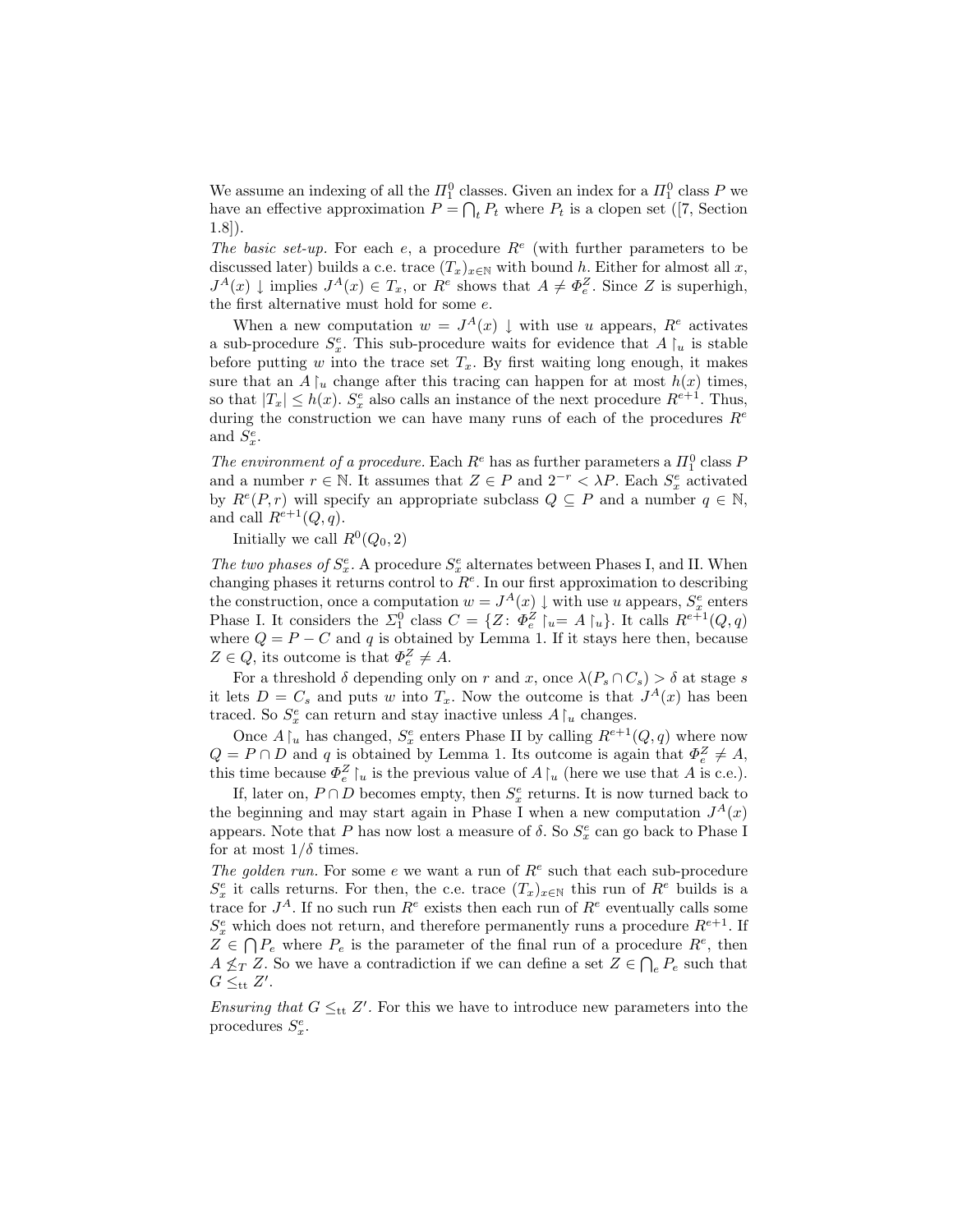

Fig. 1. Diagram for the procedure  $S_x^e$ 

Note that  $G \leq_{\text{tt}} Z'$  iff there is a binary function  $f \leq_T Z$  such that  $\forall x G\upharpoonright_x =$  $\lim_{s}^{\text{comp}} f(x, s)$  (namely, the number of changes is computably bounded). We will define  $Z$  such that  $Z'$  encodes  $G$ . We use a variant of Kučera's method to code into ML-random sets. We define strings  $z_{\gamma} = \lim_{s \to \infty} \exp z_{\gamma,s}$  and let  $Z =$  $\bigcup_{\gamma\prec G} z_{\gamma}$ . The strings  $z_{\gamma,s}$  are given effectively, and for each s they are pairwise incomparable. Then we let  $f(x, s) = \gamma$  if  $|\gamma| = x$  and  $z_{\gamma, s} \prec Z$ , and  $f(x, s) = \varnothing$ if there is no such  $\gamma$ .

Firstly, we review Kučera's coding into a member of a  $\Pi_1^0$ -class P of positive measure. For a string x let  $\lambda(P|x) = 2^{|x|} \lambda(P \cap [x]).$ 

Lemma 2 (Kučera; see [7], 3.3.1). Suppose that P is a  $\Pi_1^0$  class, x is a string, and  $\lambda(P|x) \geq 2^{-l}$  where  $l \in \mathbb{N}$ . Then there are at least two strings  $w \succeq x$ of length  $|x|+l+1$  such that  $\lambda(P|w) > 2^{-l-1}$ . We let  $w_0$  be the leftmost and  $w_1$ be the rightmost such string.

In the following we code a string  $\beta$  into a string  $y_{\beta}$  on a  $\Pi_1^0$  class P.

**Definition 2.** Given a  $\Pi_1^0$  class P, a string z such that  $P \subseteq [z]$ , and  $r \in \mathbb{N}$  such that  $2^{-r} < \lambda P$ , we define a string

$$
y_{\beta} = \text{kuc}(P, r, z, \beta)
$$

as follows:  $y_{\emptyset} = z$ ; if  $x = y_{\emptyset}$  has been defined, let  $l = r + |\beta|$ , and let  $y_{\emptyset} = w_b$ for  $b \in \{0, 1\}$ , where the strings  $w_b$  are defined as in Lemma 2.

Note that for each  $\beta$  we have  $\lambda(P \mid y_{\beta}) \geq 2^{-r-|\beta|}$  and

$$
|y_{\beta}| \le |z| + |\beta|(r + |\beta| + 1). \tag{3}
$$

At stage s we have the approximation  $y_{\beta,s} = \text{kuc}(P_s \cap [z], r, z, \beta)$ . While  $y_{\beta,s}$  is stable, the string  $w_b$  in the recursive definition above changes at most  $2^l$  times. Thus, inductively,  $y_{\beta,s}$  changes at most  $2^{|\beta|(r+|\beta|+1)}$  times.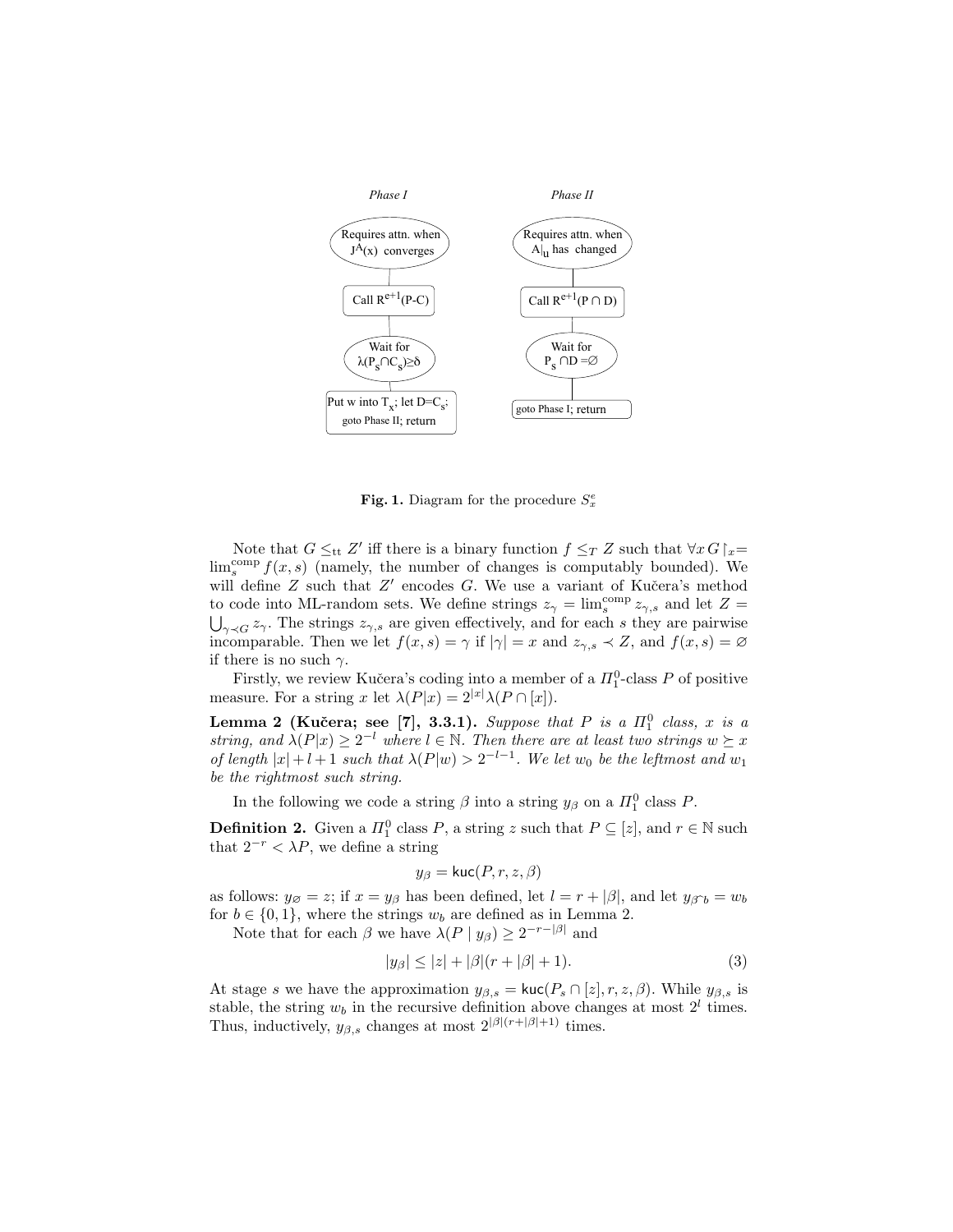For each  $e, \eta$  we may have a version of  $R^e$  denoted  $R^{e,\eta}(P, r, z_n)$ . It assumes that  $\eta$  has already been coded into the initial segment  $z_{\eta}$  of Z, and works within  $P \subseteq [z_\eta]$ . It calls procedures  $S_x^{e,\eta\alpha}(P,r,z_\eta)$  for certain  $x,\alpha$ . In this case we let  $z_{\eta\alpha} = y_{\alpha} = \text{kuc}(P, r, z_{\eta}, \alpha).$ 

For each x, once  $J^A(x) \downarrow$ ,  $R^{e,\eta}$  wishes to run  $S_x^{e,\eta\alpha}$  for all  $\alpha$  of a certain length m defined in (5) below, which increases with  $h(x)$ . Thus, as x increases, more and more bits beyond  $\eta$  are coded into Z. The trace set  $T_x$  will contain all the numbers enumerated by procedures  $S_x^{e,\eta\alpha}$  where  $|\alpha|=m$ . We ensure that m is small enough so that  $|T_x| \leq h(x)$ . To summarize, a typical sequences of calls of procedures is

$$
R^{e,\eta} \rightarrow S_x^{e,\eta\alpha} \rightarrow R^{e+1,\eta\alpha}.
$$

Formal details. Some ML-random set  $Y \not\geq_T \emptyset'$  is superhigh by pseudo jump inversion as in [7, 6.3.14]. Since  $A \leq_T Y$  and A is c.e., A is a base for MLrandomness; see  $[7, 5.1.18]$ . Thus A is superlow. Hence there is an order function q and a computable enumeration of A such that  $J<sup>A</sup>(x)[s]$  becomes undefined for at most  $g(x)$  times.

We build a sequence of  $\Pi_1^0$  classes  $(P^n)_{n \in \mathbb{N}}$  as in Lemma 1. If  $n = \langle e, \gamma, x, i \rangle$ , then since  $K(n) \leq^+ 2 \log \langle e, \gamma \rangle + 2 \log x + 2 \log i$ , we have

$$
P^{\langle e,\gamma,x,i\rangle} \neq \emptyset \Rightarrow \lambda P^{\langle e,\gamma,x,i\rangle} \ge 2^{-q} \tag{4}
$$

where  $q = 2 \log \langle e, \gamma \rangle + 2 \log x + 2 \log i + c$  for some fixed  $c \in \mathbb{N}$ . By the Recursion Theorem we may assume that we know c in advance.

The construction starts off by calling  $R^{0,\varnothing}(Q_0,3,\varnothing)$ .

Procedure  $R^{e,\eta}(P,r,z)$ , where  $z \in 2^{<\omega}$ ,  $P \subseteq \mathsf{MLR} \cap [z]$  is a  $\Pi_1^0$  class and  $r \in \mathbb{N}$ . This procedure enumerates a c.e. trace  $(T_x)_{x\in\mathbb{N}}$ . (It assumes that  $2^{-r} < \lambda P$ .) For each string  $\alpha$  of length at most the stage number s, see whether some procedure  $S_x^{e,\eta\alpha}(P)$  requires attention, or is at (b) or (e), and no procedure  $S_y^{e,\eta\beta}(P)$ for  $\beta \prec \alpha$  satisfies the same condition. If so, choose x least for  $\alpha$  and activate  $S_x^{e,\eta\alpha}(P)$ . (This suspends any runs  $S_z^{e,\rho}$  for  $\eta\alpha \preceq \rho$ . Such a run may be resumed later.)

Procedure  $S_x^{e,\eta\alpha}(P,r,z)$ , where  $|\alpha|$  is the greatest  $m > 0$  such that, if  $n = m(r + m + 1)$ , we have

$$
2^{|\eta\alpha|}2^{2n+r+2} \le h(x). \tag{5}
$$

There only is such a procedure if  $x$  is so large that  $m$  exists.

Let  $y_{\alpha,s} = \text{kuc}(P_s, \alpha, r, z)$ . Let

$$
\delta = 2^{-|y_{\alpha,s}| - m - r - 1}.
$$

(Comment:  $S_x^{e,\eta\alpha}(P,r,z)$  cannot change  $y_{\alpha,s}$ . It only changes "by itself" as  $P_s$ gets smaller. This makes the procedure go back to the beginning. So in the following we can assume  $y_\alpha$  is stable.)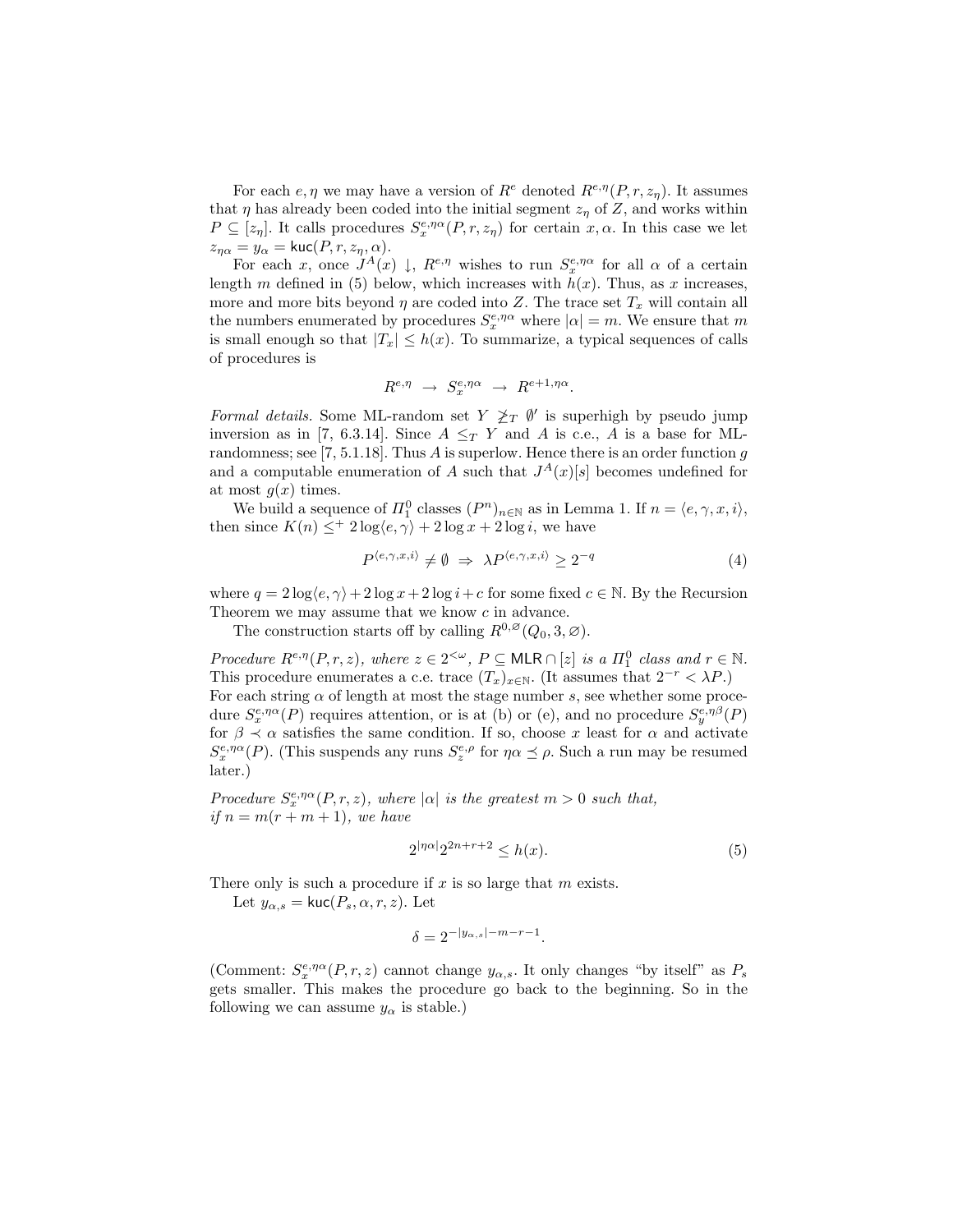Phase I.

(a)  $S_x^{e,\eta\alpha}$  requires attention if  $w = J^A(x) \downarrow$  with use u. Let

$$
C = [y_{\alpha}] \cap \{Z \colon \varPhi_e^Z \upharpoonright_u = A \upharpoonright_u \},
$$

a  $\Sigma_1^0$  class. Let  $C_s = [y_{\alpha,s}] \cap \{Z: \Phi_e^Z \upharpoonright_u = A \upharpoonright_u [s]\}$  be its approximation at stage s, which is clopen.

(b) WHILE  $\lambda(P_s \cap C_s) < \delta$  run in case  $e < s$  the procedure

$$
R^{e+1,\eta\alpha}(Q,q,y_{\alpha,s});
$$

here Q is the  $\Pi_1^0$  class  $P \cap [y_{\alpha,s}] - C$ , and

$$
q = 2\log\langle e, \eta\alpha \rangle + 2\log x + 2\log i + c,
$$

where *i* is the number of times  $S_x^{e,\eta\alpha}$  has called  $R^{e+1,\eta\alpha}$  (the constant c was defined after (4) at the beginning of the formal construction). Then  $2^{-q} < \lambda Q$  unless  $Q = \emptyset$ . Meanwhile, if  $y_{\alpha,s} \neq y_{\alpha,s-1}$  put w into  $T_x$ , cancel all sub-runs, GOTO (a), and RETURN. Otherwise, if  $A_s \upharpoonright_u \neq A_{s-1} \upharpoonright_u$  cancel all sub-runs, GOTO (a) and RETURN.

(Comment: if the run  $S_x^{e,\eta\alpha}$  stays at (b) and  $Z \in Q$ , then  $A\upharpoonright_u = \Phi_e^Z\upharpoonright_u$  fails, so we have defeated  $\Phi_e$ .)

(c) Put w into  $T_x$ , let  $D = C_s$ , GOTO (d), and RETURN. (Thus, the next time we call  $S_x^{e,\eta\alpha}(P)$  it will be in Phase II.)

Phase II.

- (d)  $S_x^{e, \eta \alpha}$  requires attention again if  $A\!\upharpoonright_u$  has changed.
- (e) WHILE  $P_s \cap D \neq \emptyset$  RUN in case  $e < s$

$$
R^{e+1}(P \cap D, q, y_{\alpha,s})
$$

where  $q \in \mathbb{N}$  is defined as in (b). Meanwhile, if  $y_{\alpha,s} \neq y_{\alpha,s-1}$  cancel all sub-runs, GOTO (a), and RETURN.

(Comment: if the run  $S_x^{e,\eta\alpha}$  stays at (e) and  $Z \in Q$  then again  $A \upharpoonright_u = \Phi_e^Z \upharpoonright_u$ fails, this time because  $Z \in D$  and  $\Phi_e^Z \mid_u$  is an old version of  $A \mid_u$ .

 $(f)$  Goto  $(a)$  and RETURN.

Verification. The function g was defined at the beginning of the formal proof. First we compute bounds on how often a particular run  $S_x^{e,\eta\alpha}$  does certain things. **Claim 1.** Consider a run  $S_x^{e,\eta\alpha}(P,r,z)$  called by  $R^{e,\eta}(P,r,z)$ . As in the construction, let  $m = |\alpha|$  and  $n = m(r + m + 1)$ .

- (i) While  $y_{\alpha,s}$  does not change, the run passes (f) for at most  $2^{m+r+1}$  times.
- (ii) The run enumerates at most  $2^{2n+r+2}$  elements into  $T_x$ .
- (iii) It calls a run  $R^{e+1,\eta\alpha}$  at (b) or (e) for at most  $2^{n+1}g(x)$  times.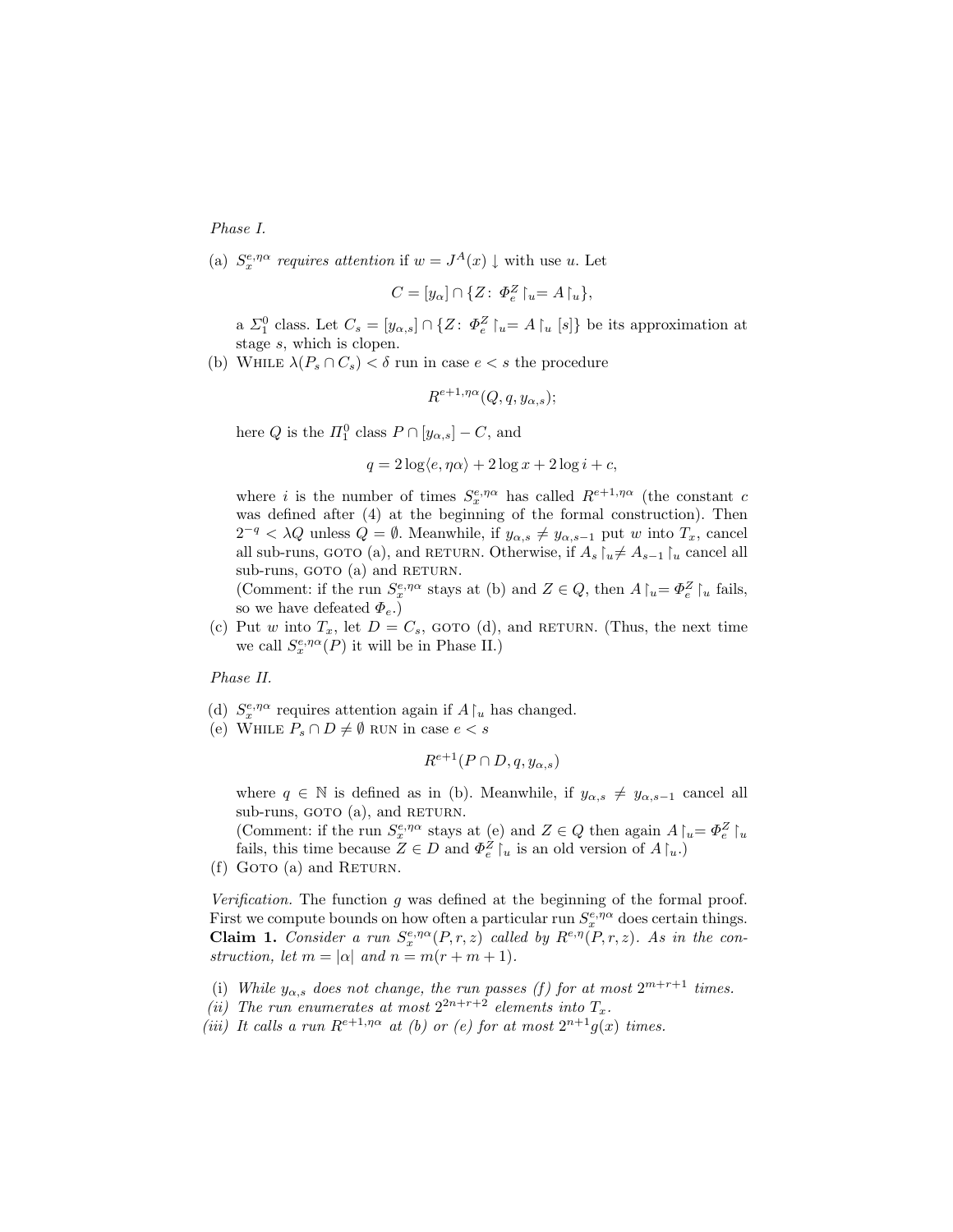To prove (i), as before let  $\delta = 2^{-|y_{\alpha}| - m - r - 1}$ . Note that each time the run passes (f), the class  $P \cap [y_\alpha]$  loses  $\lambda D \ge \delta$  in measure. This can repeat itself at most  $2^{m+r+1}$  times. (This argument allows for the case that the run of  $S_x^{e,\eta\alpha}$  is suspended due to the run of some  $S_z^{e,\eta\beta}$  for  $\beta \prec \alpha$ . If  $S_z^{e,\eta\beta}$  finishes then  $S_x^{e,\eta\alpha}$ , with the same parameters, continues from the same point on where it was when it was suspended.)

(ii) There are at most  $2^n$  values for  $y_\alpha$  during a run of  $S_x^{e,\eta\alpha}$  by the remarks after Definition 2. Therefore this run enumerates at most  $2^n 2^{n+r+1} + 2^n$  elements into  $T_x$  where at most  $2^n$  elements are enumerated when  $y_\alpha$  changes.

(iii): for each value  $y_\alpha$  there are at most  $2g(x)$  calls, namely, at most two for each computation  $J^A(x)$  (g is defined at the beginning of the formal proof).  $\Diamond$ 

Note that  $|T_x| \leq h(x)$  by (ii) of Claim 1 and (5). Strings  $z_{\gamma,s}$ ,  $\gamma \in 2^{<\omega}$  are used to code the given set G into Z'. Let  $z_{\varnothing,s} = \varnothing$ .

- If  $z_{\eta,s}$  has been defined and  $R^{e,\eta}(P,r,z_{\eta,s})$  is running at stage s, then for all  $\beta$  such that no procedure  $S^{\epsilon,\eta\alpha}$  is running for any  $\alpha \prec \beta$ , let  $z_{\eta\beta,s}$ kuc $(P, r, z_{n,s}, \beta)$ .
- If  $\alpha$  is maximal under the prefix relation such that  $z_{n\alpha,s}$  is now defined, it must be the case that  $R^{e+1,\eta\alpha}(Q, q, z_{n\alpha})$  runs. So we may continue the recursive definition. Note that  $|\alpha| > 0$  by the condition that  $m > 0$  in (5).

Claim 2 For each  $\gamma$ ,  $z_{\gamma} = \lim_{s \to \infty} z_{\gamma,s}$  exists, with the number of changes computably bounded in  $\gamma$ .

We say that a run of  $S_x^{e,\rho}$  is a  $k\text{-}run$  if  $|\rho| \leq k$ . For each number parameter p we will let  $\bar{p}(k, v)$  denote a computable upper bound for p computed from k, v. Such a function is always chosen nondecreasing in each argument.

To prove Claim 2, we think of  $k$  as fixed and define by simultaneous recursion on  $v \leq k$  computable functions  $\overline{r}(k, v), \overline{x}(k, v), b(k, v), \overline{c}(k, v)$  with the following properties:

- (i)  $\overline{r}(k, v)$  bounds r in any call  $R^{e, \eta}(Q, r)$  where  $|\eta| \leq k$  and  $e \leq v$ .
- (ii)  $\bar{x}(k, v)$  bounds the largest x such that some k-run  $S_x^{e, \eta\alpha}$  is started where  $e \leq v$ .
- (iii) For each x,  $\bar{b}(k, v)$  bounds the number of times a k-run  $S_x^{e, \eta\alpha}$  for  $e \leq v$ requires attention.
- (iv) For each x,  $\bar{c}(k, v)$  bounds the number of times a run  $R^{e+1, \eta\alpha}$  is started by some  $k$ -run  $S_x^{e, \eta\alpha}$  for  $e \leq v$ .

Fix  $\gamma$  such that  $|\gamma| = k$ . In the following we may assume that  $\eta \alpha \preceq \gamma$ , because then the actual bounds can be obtained by multiplying with  $2<sup>k</sup>$ .

Suppose now  $k \ge v \ge 0$  and we have defined the bounds in (i)–(iv) for  $v-1$  in case  $v > 0$ . We define the bounds for v and verify (i)–(iv). We may assume  $e = v$ , because then the required bounds are obtained by adding the bounds for  $k, v - 1$ to the bounds now obtained for  $e = v$ .

(i). First suppose that  $v = 0$ . Then  $\eta = \emptyset$ , so let  $\overline{r}(k, 0) = 3$ . If  $v > 0$ , we define a sequence of  $\Pi_1^0$  classes as in Lemma 1: if for the *i*-th time a run  $S_x^{e-1,\rho}$ calls a run  $R^{e,\rho}(Q,q)$  we let  $P^{\langle e,\rho,x,i\rangle} = Q$ . By the inductive hypothesis (iii)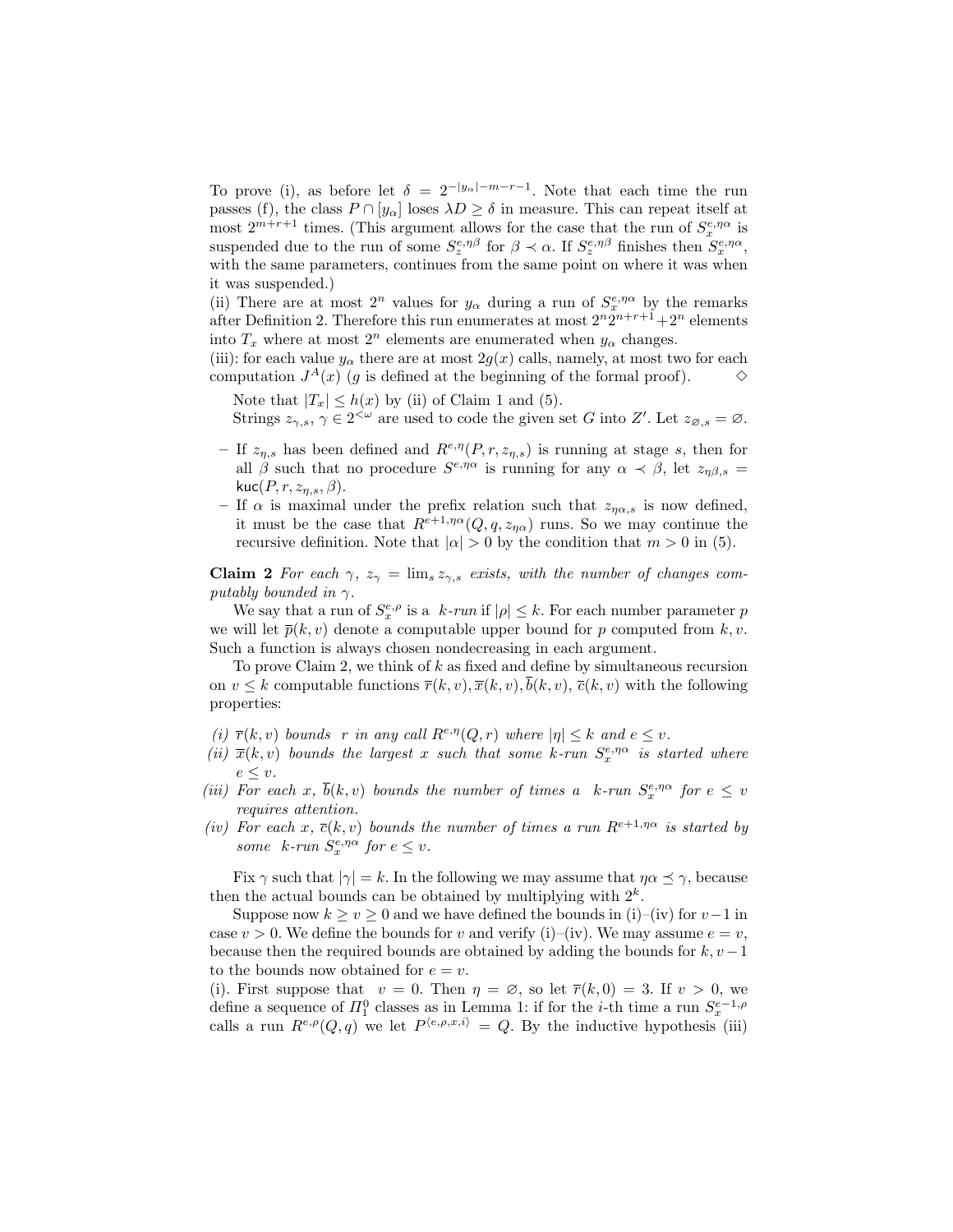and (iv) for  $v-1$  we have a bound  $\bar{i}(v, x)$  on the largest i such that a class  $P^{\langle v,\eta\alpha,x,i\rangle}$  is defined (when  $S_x^{v-1,\eta}$  in (b) or (e) starts a run  $R^{v,\eta}$ ). Thus let  $\overline{r}(k, v) = 2 \log \langle v, \gamma \rangle + 2 \log \overline{x}(k, v - 1) + 2 \log \overline{i}(v, \overline{x}(k, v - 1)) + c.$ 

To prove (ii) and (iii), suppose  $R^{e,\eta}(Q,r)$  calls  $S_x^{e,\eta\alpha}$ . Let  $m = |\alpha|$  and  $n =$  $m(r + m + 1)$ . Then  $n \leq k(\bar{r}(k, v) + k + 1)$ .

(ii) We have  $h(x) < 2^{k+2k(\overline{r}(k,v)+k+1)+3}$  because m is chosen maximal in (5). Since h is an order function, this gives the desired computable bound  $\overline{x}(k, v)$ on x.

(iii). By Claim 1(i), for each value of  $y_\alpha$ , the run can pass (f) for at most  $2^{k+\overline{r}(k,v)+1}$  times. Further, it can require attention  $2^n + g(\overline{x}(k,v))$  more times because  $y_\alpha$  changes or because  $J^A(x)$  changes. This allows us to define  $\bar{b}(k, v)$ . (iv). By Claim 1(iv) a run  $R^{v+1,\eta\alpha}$  is started for at most  $\bar{b}(k, v)2^{k+1}q(\bar{x}(k, v))$ times.

This completes the recursive definition of the four functions. Now, to obtain Claim 2, fix  $\gamma$ . One reason that  $z_{\gamma}$  changes is that (A) some run  $S_y^{e,\rho}$  for  $\rho \preceq$ γ, calls  $R^{e+1,\rho}$  in (e). This run is a k-run for  $k = |\gamma|$ . By (ii) and (iii), the number of times this happens is computably bounded by  $\bar{b}(k, k)\bar{x}(k, k)$ . While it does not happen,  $z_{\gamma}$  can also change because (B) for some  $\eta \alpha \preceq \gamma$  as in the construction,  $y_{\alpha}$  changes because some  $P_s$ , which defines  $y_{\alpha}$ , decreases. Since there is a computable bound  $l(k)$  on the length of  $z<sub>\gamma</sub>$  by (i) of this claim and (3), while the first reason does not apply, this can happen for at most  $2^{l(k)}$  times. Thus in total  $z_{\gamma}$  changes for at most  $\bar{b}(k, k)\bar{x}(k, k)2^{l(k)}$  times.  $\diamond$ 

Now let  $Z = \bigcup_{\gamma \prec G} z_{\gamma}$ . By Claim 2 we have  $G \leq_{\text{tt}} Z'$ . **Claim 3** (Golden Run Lemma) For some  $\eta \prec G$  and some e, there is a run  $R^{e,\eta}(P,r)$  (called a golden run) that is not cancelled such that, each time it calls a run  $S_x^{e,\eta\alpha}$  where  $\eta\alpha \prec G$ , that run returns.

Assume the claim fails. We verify the following for each  $e$ .

(i) There is a run  $R^{e,\eta}$  that is not cancelled; further,  $S_x^{e,\eta\alpha}(P)$  is running for some x, where  $\eta \alpha \prec G$ , and eventually does not return.

(i) We use induction. For  $e = 0$  clearly the single run of  $R^{0,\varnothing}$  is not cancelled. Suppose now that a run of  $R^{e,\eta}$  is not cancelled. Since we assume the claim fails, some run  $S_x^{e,\eta\alpha}$ ,  $\eta\alpha \prec G$ , eventually does not return. From then on the computation  $J^A(x)$  it is based on and  $y_\alpha$  are stable. So the run calls  $R^{e+1,\eta\alpha}$ and that run is not cancelled.

(ii) Suppose the run  $S_x^{e,\eta\alpha}(P,r,z)$  that does not return has been called at stage s. Suppose further it now stays at (b) or (e), after having called  $R^{e,\eta\alpha}(Q, q, y_{\alpha})$ . Since  $y_{\eta\alpha}$  is stable by stage s, we have  $Z \in Q$ . Hence  $A \neq \Phi_e^Z$  by the comments in (b) or  $(e)$ .

Let  $(T_x)_{x\in\mathbb{N}}$  be the c.e. trace enumerated by this golden run.

**Claim 4**  $(T_x)_{x \in \mathbb{N}}$  is a trace for  $J^A$  with bound h.

As remarked after Claim 1, we have  $|T_x| \leq h(x)$ . Suppose x is so large that m in (5) exists. Suppose further that the final value of  $w = J<sup>A</sup>(x)$  appears at stage t. Let  $\eta \alpha \prec G$  such that  $|\alpha|=m$ .

<sup>(</sup>ii)  $A \neq \Phi_e^Z$ .